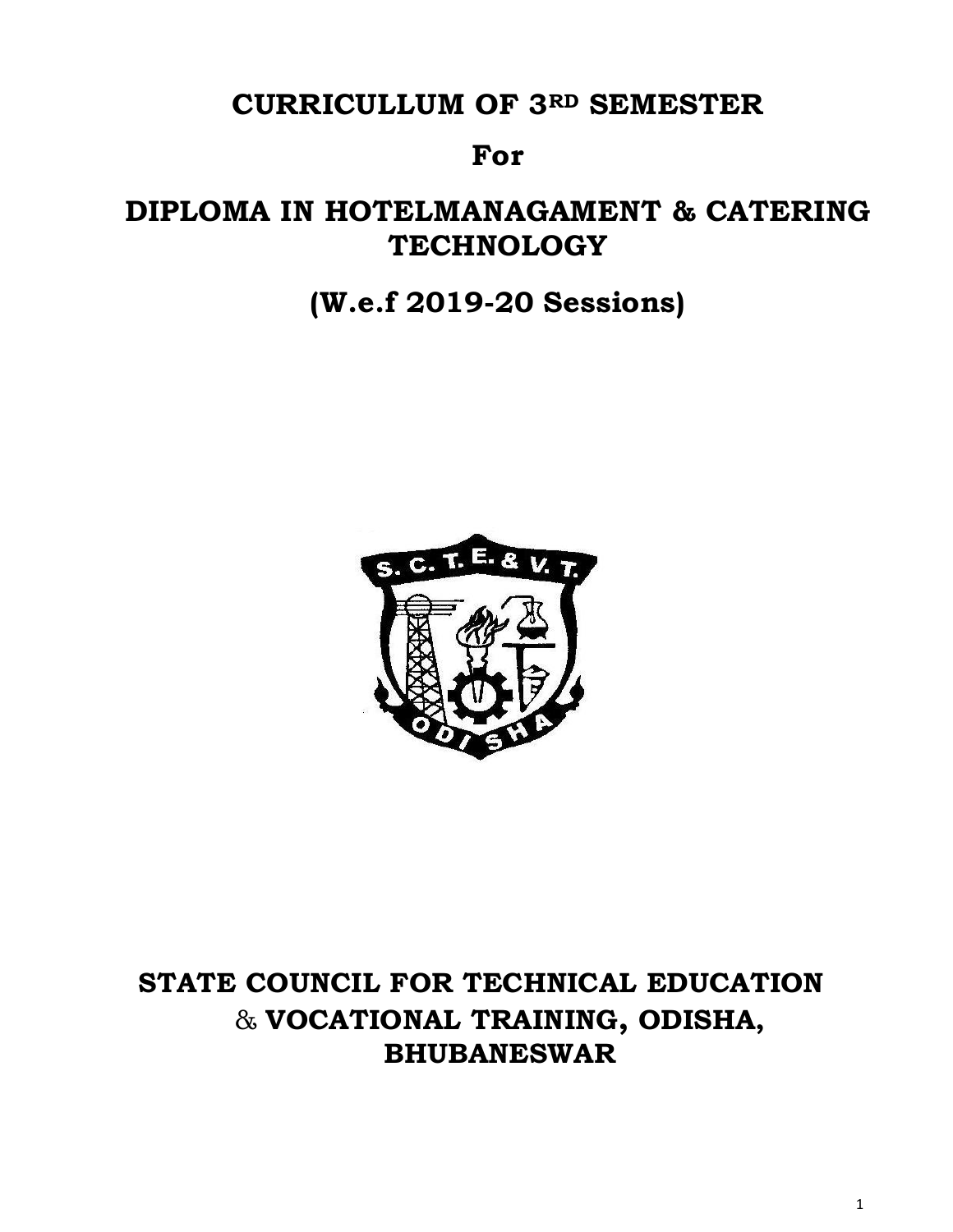| <b>Internal</b><br><b>Subject</b><br><b>End Sem</b><br><b>Exams</b><br><b>Subject Code</b><br>т<br>P<br>Assessment/<br>L<br><b>Exams</b><br>(Hours)<br><b>Sessional</b><br><b>Theory</b><br>Th.1<br>3<br>20<br>80<br>100<br>4<br>FOOD PRODUCTION-III<br>Th.2<br>3<br>20<br>80<br>100<br>4<br>FOOD & BEVERAGE SERVICE-III<br>Th.3<br>3<br>$\overline{4}$<br>20<br>80<br>100<br>FRONT OFFICE OPERATION -II<br>3<br>Th.4<br>HUMAN RESOURCE MANAGEMENT<br>$\overline{4}$<br>20<br>80<br>100<br>IN HOTEL INDUSTRY<br>3<br>Th.5<br>$\overline{4}$<br>20<br>80<br>100<br><b>Environmental studies</b><br><b>Total</b><br>20<br>100<br>400<br>500<br>$\sim$<br><b>Practical</b><br>Pr.1<br>3<br>8<br>50<br>50<br>100<br>FOOD PRODUCTION -III<br>Pr.2<br><b>FOOD &amp; BEVERAGE SERVICE-III</b><br>3<br>4<br>50<br>50<br>$\sim$<br>$\blacksquare$<br>Pr.3<br>$\overline{3}$<br>50<br>50<br>$\overline{4}$<br>FRONT OFFICE OPERATION -II<br>Pr.4<br><b>Technical Seminar</b><br>2<br>50<br>50<br>$\mathbf{1}$<br>$\sim$<br>$\blacksquare$<br>$\blacksquare$<br><b>Student Centred Activities(SCA)</b><br><b>Total</b><br>19<br>100<br>150<br>250<br>$\overline{a}$<br>$\overline{19}$<br>$\overline{20}$<br><b>Grand Total</b><br>200<br>550<br>750<br>Abbreviations: L-Lecturer, T-Tutorial, P-Practical . Each class is of minimum 55 minutes duration |                                 |  | Periods/week |  | <b>Evaluation Scheme</b> |  |              |
|------------------------------------------------------------------------------------------------------------------------------------------------------------------------------------------------------------------------------------------------------------------------------------------------------------------------------------------------------------------------------------------------------------------------------------------------------------------------------------------------------------------------------------------------------------------------------------------------------------------------------------------------------------------------------------------------------------------------------------------------------------------------------------------------------------------------------------------------------------------------------------------------------------------------------------------------------------------------------------------------------------------------------------------------------------------------------------------------------------------------------------------------------------------------------------------------------------------------------------------------------------------------------------------------------------------------------------------------|---------------------------------|--|--------------|--|--------------------------|--|--------------|
|                                                                                                                                                                                                                                                                                                                                                                                                                                                                                                                                                                                                                                                                                                                                                                                                                                                                                                                                                                                                                                                                                                                                                                                                                                                                                                                                                | <b>Subject</b><br><b>Number</b> |  |              |  |                          |  | <b>Total</b> |
|                                                                                                                                                                                                                                                                                                                                                                                                                                                                                                                                                                                                                                                                                                                                                                                                                                                                                                                                                                                                                                                                                                                                                                                                                                                                                                                                                |                                 |  |              |  |                          |  |              |
|                                                                                                                                                                                                                                                                                                                                                                                                                                                                                                                                                                                                                                                                                                                                                                                                                                                                                                                                                                                                                                                                                                                                                                                                                                                                                                                                                |                                 |  |              |  |                          |  |              |
|                                                                                                                                                                                                                                                                                                                                                                                                                                                                                                                                                                                                                                                                                                                                                                                                                                                                                                                                                                                                                                                                                                                                                                                                                                                                                                                                                |                                 |  |              |  |                          |  |              |
|                                                                                                                                                                                                                                                                                                                                                                                                                                                                                                                                                                                                                                                                                                                                                                                                                                                                                                                                                                                                                                                                                                                                                                                                                                                                                                                                                |                                 |  |              |  |                          |  |              |
|                                                                                                                                                                                                                                                                                                                                                                                                                                                                                                                                                                                                                                                                                                                                                                                                                                                                                                                                                                                                                                                                                                                                                                                                                                                                                                                                                |                                 |  |              |  |                          |  |              |
|                                                                                                                                                                                                                                                                                                                                                                                                                                                                                                                                                                                                                                                                                                                                                                                                                                                                                                                                                                                                                                                                                                                                                                                                                                                                                                                                                |                                 |  |              |  |                          |  |              |
|                                                                                                                                                                                                                                                                                                                                                                                                                                                                                                                                                                                                                                                                                                                                                                                                                                                                                                                                                                                                                                                                                                                                                                                                                                                                                                                                                |                                 |  |              |  |                          |  |              |
|                                                                                                                                                                                                                                                                                                                                                                                                                                                                                                                                                                                                                                                                                                                                                                                                                                                                                                                                                                                                                                                                                                                                                                                                                                                                                                                                                |                                 |  |              |  |                          |  |              |
|                                                                                                                                                                                                                                                                                                                                                                                                                                                                                                                                                                                                                                                                                                                                                                                                                                                                                                                                                                                                                                                                                                                                                                                                                                                                                                                                                |                                 |  |              |  |                          |  |              |
|                                                                                                                                                                                                                                                                                                                                                                                                                                                                                                                                                                                                                                                                                                                                                                                                                                                                                                                                                                                                                                                                                                                                                                                                                                                                                                                                                |                                 |  |              |  |                          |  |              |
|                                                                                                                                                                                                                                                                                                                                                                                                                                                                                                                                                                                                                                                                                                                                                                                                                                                                                                                                                                                                                                                                                                                                                                                                                                                                                                                                                |                                 |  |              |  |                          |  |              |
|                                                                                                                                                                                                                                                                                                                                                                                                                                                                                                                                                                                                                                                                                                                                                                                                                                                                                                                                                                                                                                                                                                                                                                                                                                                                                                                                                |                                 |  |              |  |                          |  |              |
|                                                                                                                                                                                                                                                                                                                                                                                                                                                                                                                                                                                                                                                                                                                                                                                                                                                                                                                                                                                                                                                                                                                                                                                                                                                                                                                                                |                                 |  |              |  |                          |  |              |
|                                                                                                                                                                                                                                                                                                                                                                                                                                                                                                                                                                                                                                                                                                                                                                                                                                                                                                                                                                                                                                                                                                                                                                                                                                                                                                                                                |                                 |  |              |  |                          |  |              |
|                                                                                                                                                                                                                                                                                                                                                                                                                                                                                                                                                                                                                                                                                                                                                                                                                                                                                                                                                                                                                                                                                                                                                                                                                                                                                                                                                |                                 |  |              |  |                          |  |              |
|                                                                                                                                                                                                                                                                                                                                                                                                                                                                                                                                                                                                                                                                                                                                                                                                                                                                                                                                                                                                                                                                                                                                                                                                                                                                                                                                                |                                 |  |              |  |                          |  |              |
| Minimum Pass Mark in each Theory subject is 35% and in each Practical subject is 50% and in Aggregate is 40%                                                                                                                                                                                                                                                                                                                                                                                                                                                                                                                                                                                                                                                                                                                                                                                                                                                                                                                                                                                                                                                                                                                                                                                                                                   |                                 |  |              |  |                          |  |              |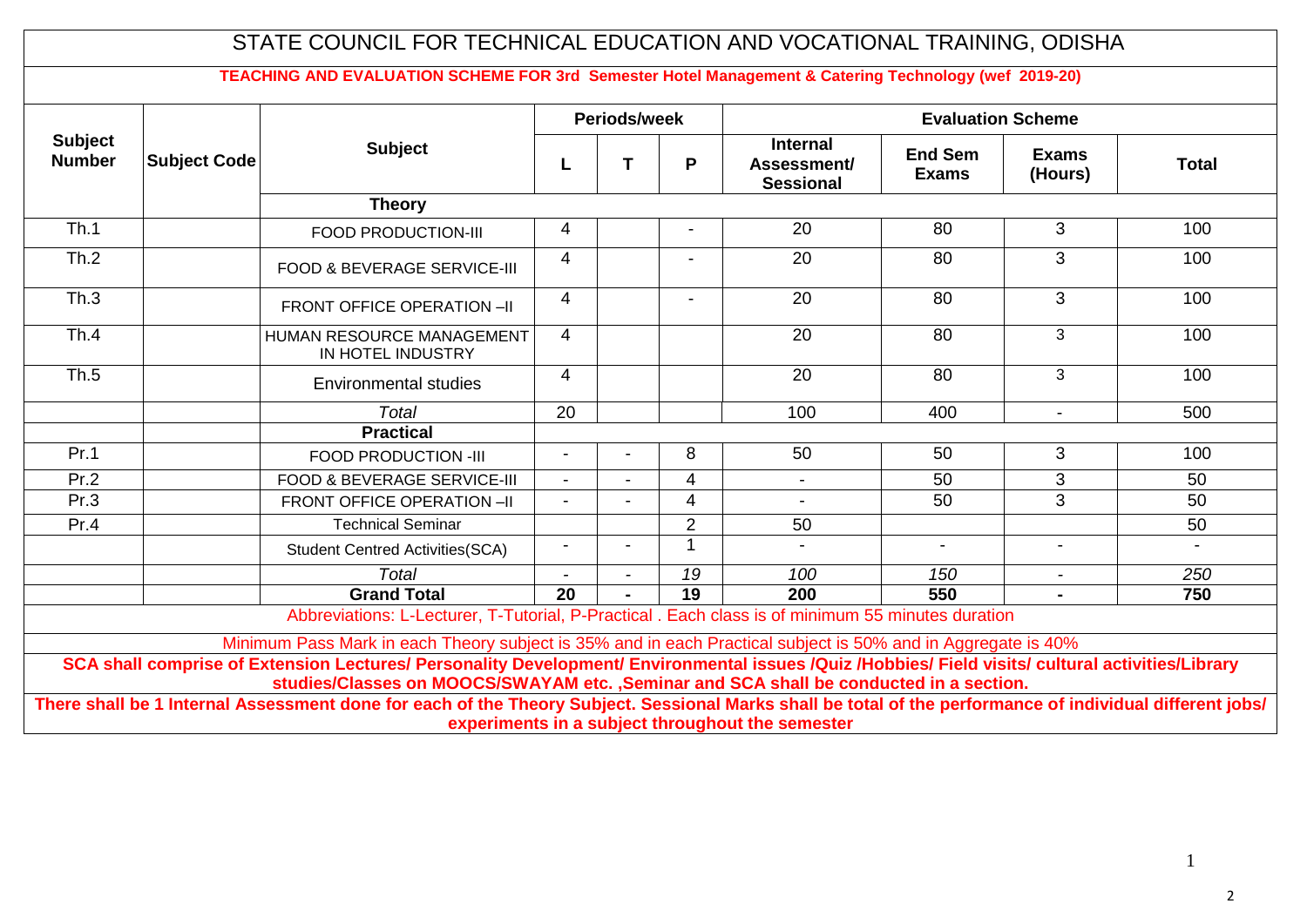# **Th.1 FOOD PRODUCTION-III**

Theory: 4 Periods per Week **I.A: 20** Marks

Total Periods: 60 Periods<br>
Examination: 3 Hours<br>
Examination: 3 Hours TOTAL MARKS : 100 Marks

# **A. Rationale:**

The subject food production-III a common paper for Hotel management branches. This subject includes quantity food production, menu planning, volume feeding, Introduction to Indian cooking, Kitchen communication

### **B. Objective: After completion of this course**

 The student must able to learn various types of Quantity food production equipment. The student must able to identify different kinds of Menu planning. They must learn able to various kinds of Indian cooking.

#### **Topic- wise distribution of periods with marks**

| S.L.<br>No. | <b>Topics</b>                      | <b>Periods</b> |
|-------------|------------------------------------|----------------|
|             | Quantity food production equipment | 10             |
|             | Menu planning                      | 15             |
| Ш           | Volume feeding                     | 10             |
| I٧          | Introduction to Indian cooking     | 20             |
|             | Kitchen communication              | 15             |
|             | Total                              | 60             |

### 01. **QUANTITY FOOD PRODUCTION EQUIPMENT**:

- a) Equipment required for mass/volume feeding
- b) Heat and cold generating equipment
- c) Care and maintenance of this equipment
- d) Modern development in equipment manufacture.

#### 02. **MENU PLANNING**:

- a) introduction
- b) menu
- c) types of menu
- d) menu as a control tool
- e) menu engineering grid
- f) menu balancing
- g) wine and food pairing

#### 03. **VOLUME FEEDING**:

- a) Institutional and Industrial Catering
- Types of Institutional & Industrial Catering
- Problems associated with this type of catering
- Scope for development and growth.
	- B) Hospital Catering:
- Highlights of Hospital Catering for patients, staff, visitors
- Diet menus and nutritional requirements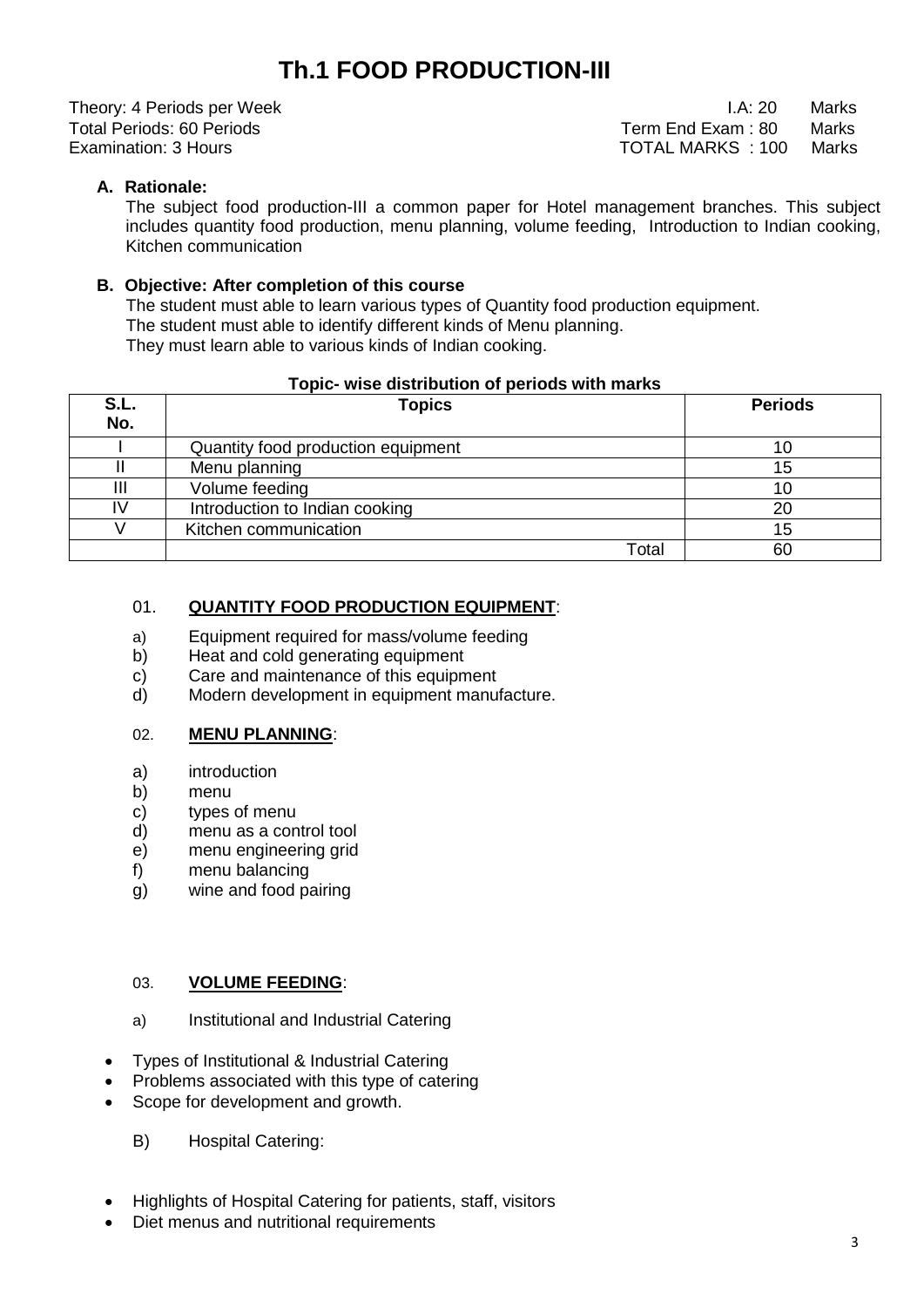# C) Off Premises Catering:

- Reasons for growth and development
- Menu Planning and Theme Parties
- Concept of a Central Production Unit
- Problems associated with off-premises catering.

# D) Quantity Purchase & Storage:

- Introduction to purchasing
- Purchasing system
- Purchase specifications
- Purchasing techniques
- Storage

### 04. **INTRODUCTION TO INDIAN COOKING:**

- a) Introduction
- b) Philosophy of Indian food
- c) Regional and religious influence on Indian cuisine
- d) Equipment used in Indian cooking
- e) Techniques employed in Indian cooking

#### 05**. KITCHEN COMMUNICATION**

- a) Introduction
- b) Common terminologies used in kitchen
- c) Cooperation with other Departments
- d) Miscellaneous forms used within the kitchens

# **Syllabus coverage upto I.A**

Units 1, 2, 3

#### **Books Recommended**

- 1. Quantity Food Production
- 2. Taste of India
- 3. Flavors of India
- 4. Heritage of India
- 5. Cooking Delights of the Maharajas
- 6. Food Production Operation Parvinder Bali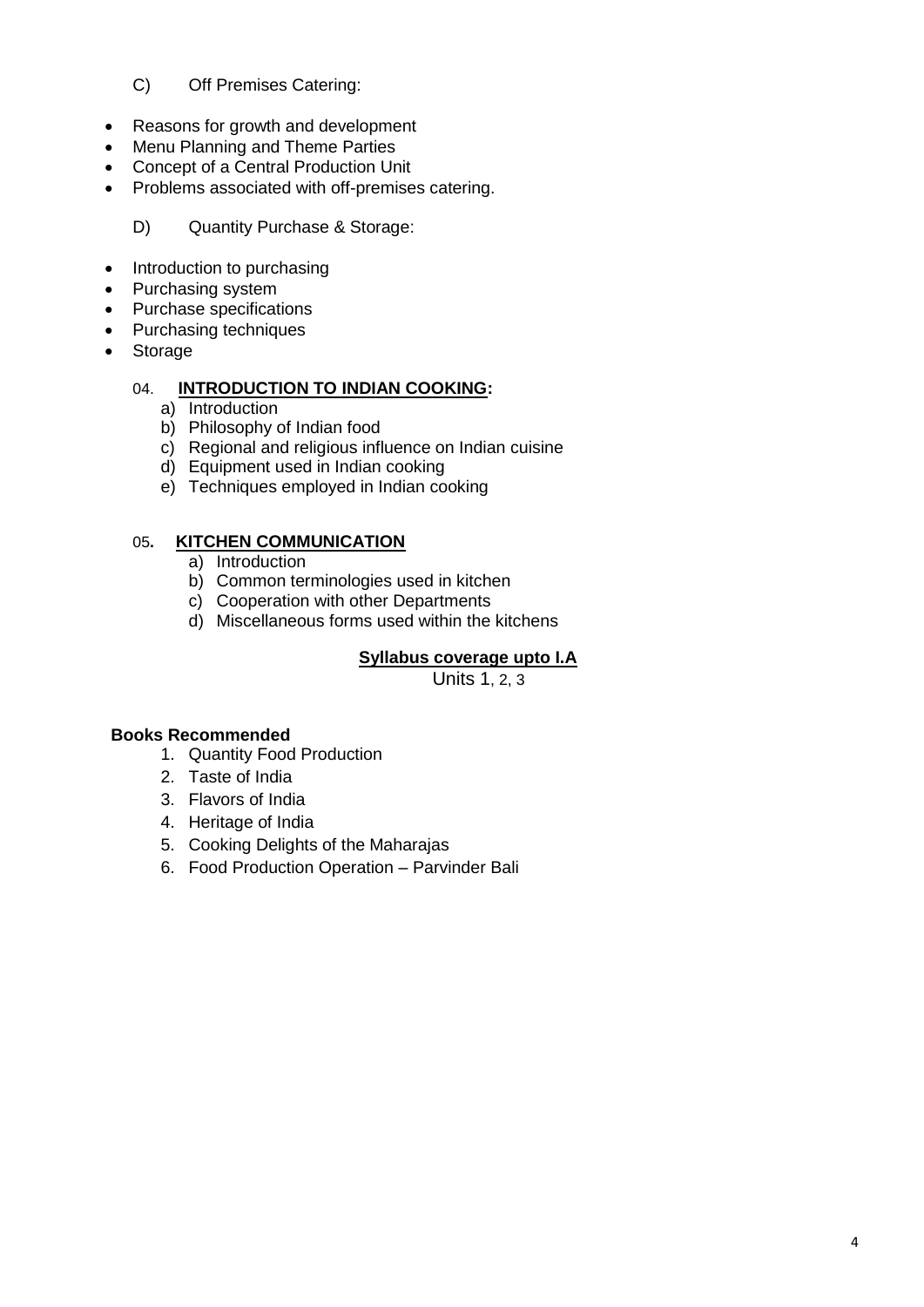# **Th.2 FOOD & BEVERAGE SERVICE-III**

Theory: 4 Periods per Week **I.A: 20** Marks Total Periods: 60 Periods<br>
Examination: 3 Hours<br>
Examination: 3 Hours TOTAL MARKS : 100

# **A. Rationale:**

The subject food & beverage service-III a common paper for Hotel management branches. This subject includes Alcoholic beverage**,** Dispense bar, Wines, Beer, Spirits, Aperitifs, Liqueurs.

### **B. Objective: After completion of this course**

 The student must able to learn various types of Alcoholic beverage. The student must able to identify different kinds of wines and beer. They must learn able to various types of sprits, liqueurs.

#### **Topic- wise distribution of periods with marks**

| S.L.<br>No. | <b>Topics</b>      | <b>Periods</b> |
|-------------|--------------------|----------------|
|             |                    |                |
|             | Alcoholic beverage | 05             |
|             | Dispense bar       | 05             |
| Ш           | Wines              | 15             |
| I٧          | <b>Beer</b>        | 10             |
|             | <b>Spirits</b>     | 10             |
| VI          | <b>Aperitifs</b>   | 07             |
| VII         | Liqueurs           | 08             |
|             | Total              | 60             |

### **ALCOHOLIC BEVERAGE**:

- a) Introduction and definition
- b) Production of Alcohol
- Fermentation process
- Distillation process
	- c) Classification with examples.

#### 02. **DISPENSE BAR**:

- a) Introduction and definition
- b) Bar layout-physical layout of bar
- c) Bat Stock- alcohol & non alcoholic Beverages
- d) Bar equipment

#### 03. **WINES:**

- a) Definition & History
- b) Classification with examples
- Table/Still/Natural
- Sparkling
- Fortified

C. Production of each Classification.

D. Old world Wines (Principal wine regions, wine laws, grape varieties, production and brand names)

- France
- Germany
- Italy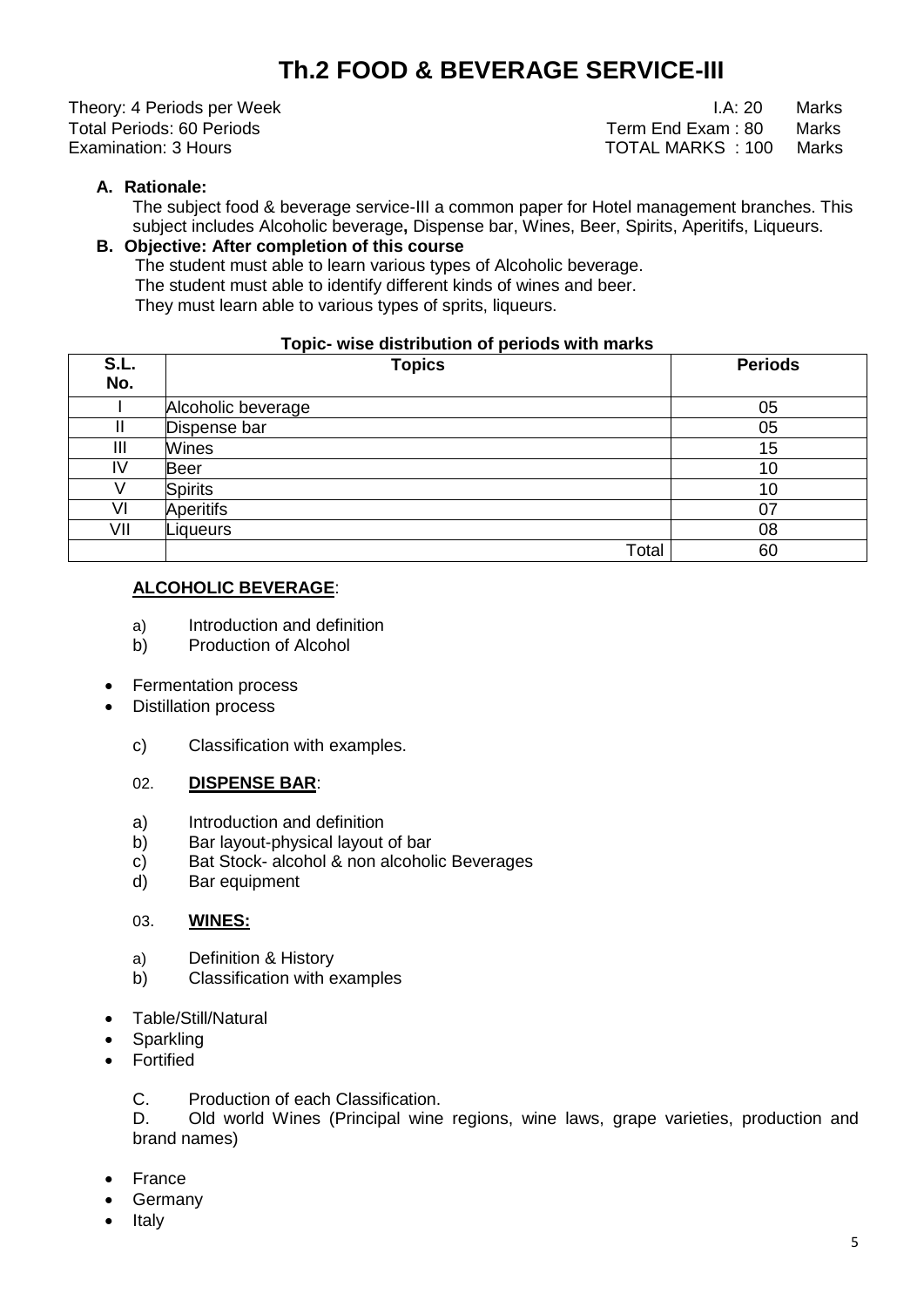- Spain
- Portugal

E. New World Wines (Principal wire regions, wine laws, grape varieties, production and brand names)

- USA
- Australia
- India
- South Africa
- Chile
- Algeria
- New Zealand
	- F. Food & Wine Harmony
	- G. Storage of wines
	- H. Wine Terminology (English & French)

# 04. **BEER:**

- a) Introduction & Definition
- b) Types of Beer
- c) Production of Beer
- d) Storage

# 05. **SPIRITS**:

- a) Introduction & Definition
- b) Production of Spirit
- Pot-still method
- Parent still method
	- c) Production of:
- Whisky
- Rum
- Gin
- Brandy
- Vodka
- Tequila

d) Different Proof Spirits:

- American Proof
- British Proof(Sikes scale)
- Gay Lussac(OIML Scale)

# 06. **APERITIFS:**

- a) Introduction and Definition
- b) Type of Aperitifs
- Vermouth Definition (Types & Brand names)
- Bitters Definition (Types & Brand names)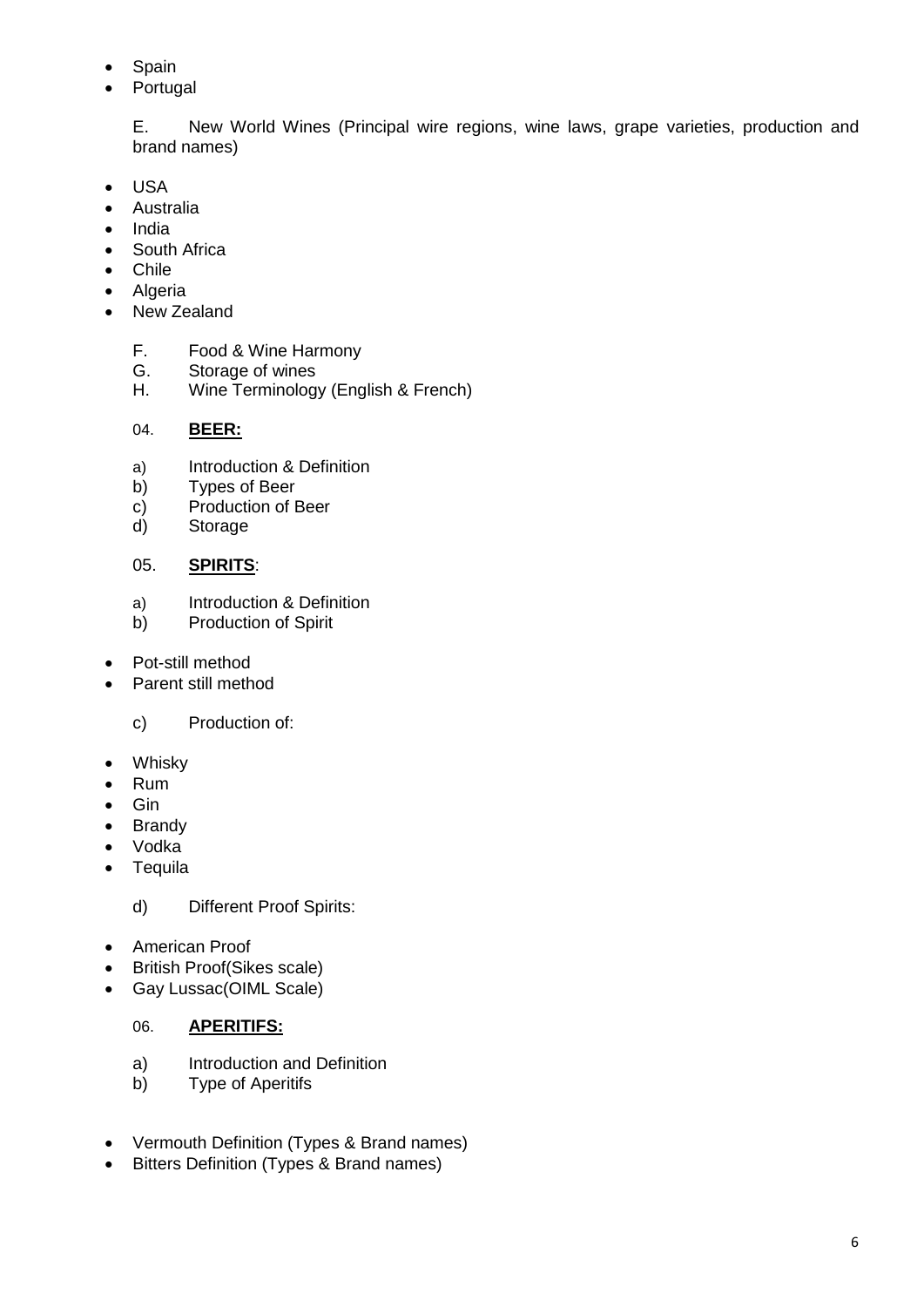# 07. **LIQUEURS**:

- a) Definition & History
- b) Production of Liqueurs.
- c) Broad Categories of Liqueurs Herb, Citrus, Fruit/Egg. Bean & Karnel)<br>d) Popular Liqueurs (Name, colour, predominant flavour and country of c
- d) Popular Liqueurs (Name, colour, predominant flavour and country of origin)

### **Syllabus coverage upto I.A**

Units 1, 2, 3, 4

#### **Books Recommended**

- 1. **Food & Beverage Service**  Denis Lillicrap
- 2. **Food & Beverage Service** Vijay Dhawan
- 3. **Food & Beverage Service** Rao J Suha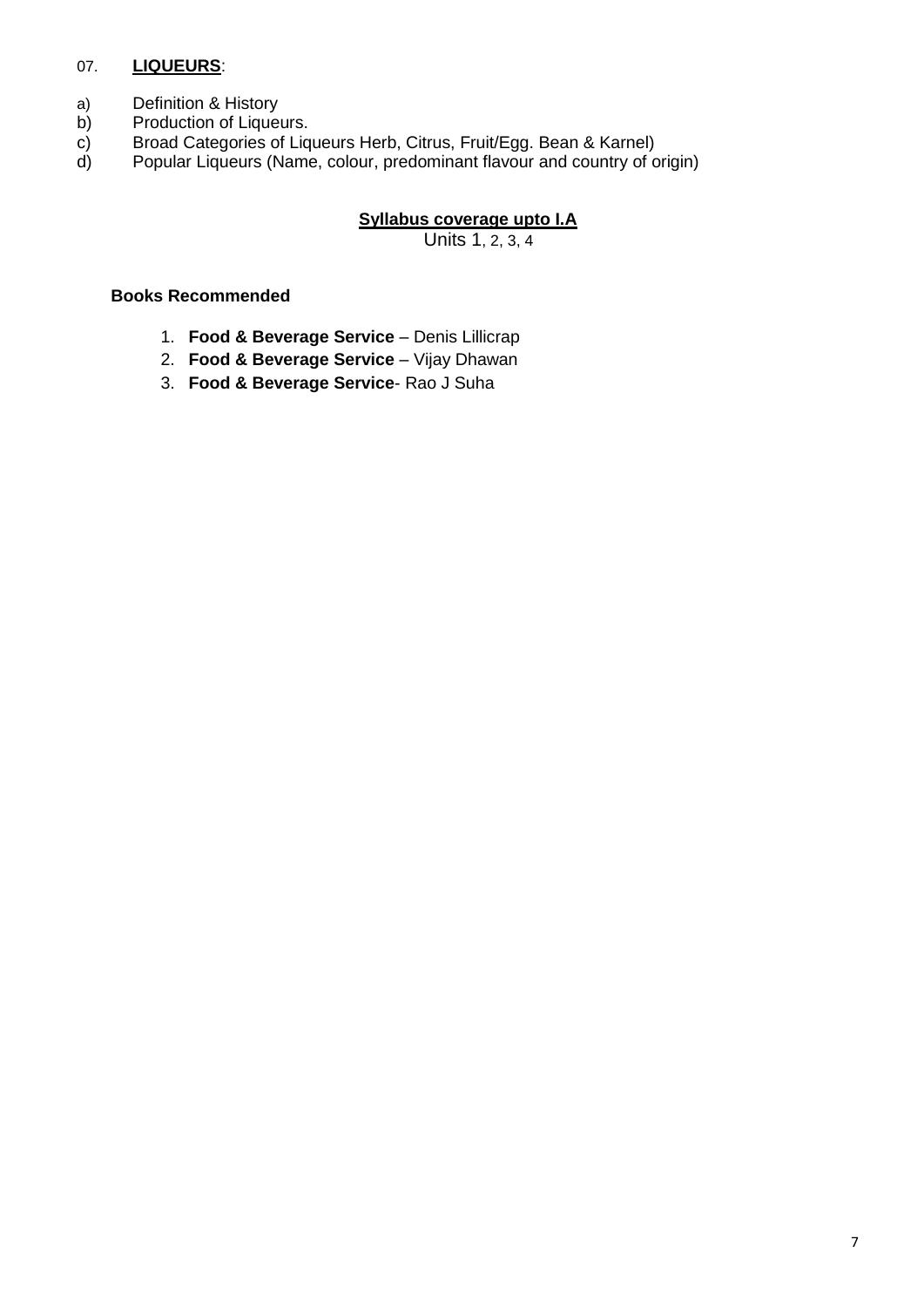# **Th.3 FRONT OFFICE OPERATION –II**

Theory: 4 Periods per Week **I.A: 20** Marks

Total Periods: 60 Periods<br>
Fxamination: 3 Hours<br>
Fxamination: 3 Hours TOTAL MARKS : 100

# **A. Rationale:**

The subject front office operation–II a common paper for Hotel management branches. This subject includes Computer application in front office operation**,** Front office( accounting), Checkout procedures, Night auditing, Front office guest safety & security.

# **B. Objective: After completion of this course**

 The student must able to learn Computer application in front office operation. The student must able to identify different kinds of Front office (accounting).

They must learn able to various types of security in hotel.

#### **Topic- wise distribution of periods with marks**

| S.L. | <b>Topics</b>                                  | <b>Periods</b> |
|------|------------------------------------------------|----------------|
| No.  |                                                |                |
|      | Computer application in front office operation |                |
|      | Front office(accounting)                       | 15             |
| Ш    | Checkout procedures                            | 15             |
| IV   | Night auditing                                 |                |
|      | Front office guest safety & security           | 10             |
|      | Total                                          | 60             |

# 01. **COMPUTER APPLICATION IN FRONT OFFICE OPERATION**:

- a) Role of information Technology in the hospitality industry.
- b) Factors for need of a PMs in hotel.
- c) Introduction to IDs, Fidelio & Amadeus

#### 02. **FRONT OFFICE (ACCOUNTING**):

- a) Accounting Fundamentals
- b) Guest and none guest accounts
- c) Accounting system:
	- **Non automated- Guest weekly bill**
	- **Visitors tabular ledger**
	- **Semi Automated**
	- Fully automated

#### 03. **CHECKOUT PROEDURES**:

- a) Guest Accounts Settlement:
- b) Cash and Credit
- c) Indian Currency and foreign currency
- d) Transfer to guest accounts
- e) Express checkout.

#### 04. **NIGHT AUDITING**:

- a) Function
- b) Audit procedures (Non automated, semi-automated & fully automated)

#### 05. **FRONT OFFICE GUEST SAFETY & SECURITY**:

a) Importance of security system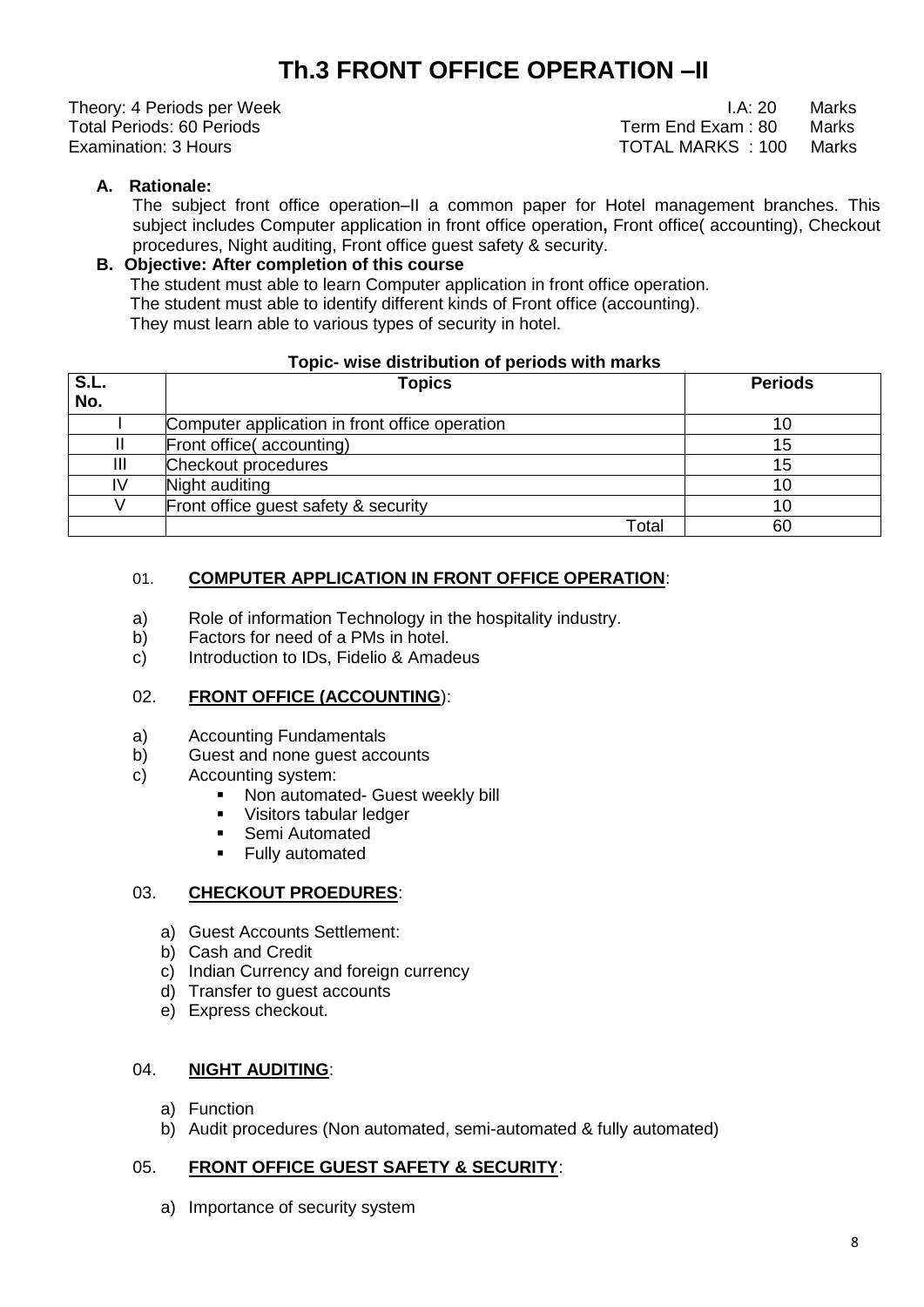- b) Safe deposit
- c) Key control
- d) Emergency situations (Accident, illness, theft, fire, bomb)

# **Syllabus coverage upto I.A**

Units 1, 2, 3

# **Books Recommended**

- 1. **Front Office Training Manual** Sudhir Andrews
- 2. **Managing Front Office Operations**  Kasavana & Brooks
- 3. **Front Office – Operations and Management**  Ahmed Ismail( Thomson Delmar)
- 4. **Managing Computers in Hospitality Industry**  Michael Kasavana & Cahell.
- 5. **Front Office operations**  Colin Dix & Chris Baird
- 6. **Hotel Front Office Operation and Management**  Jatashankar R. Tewari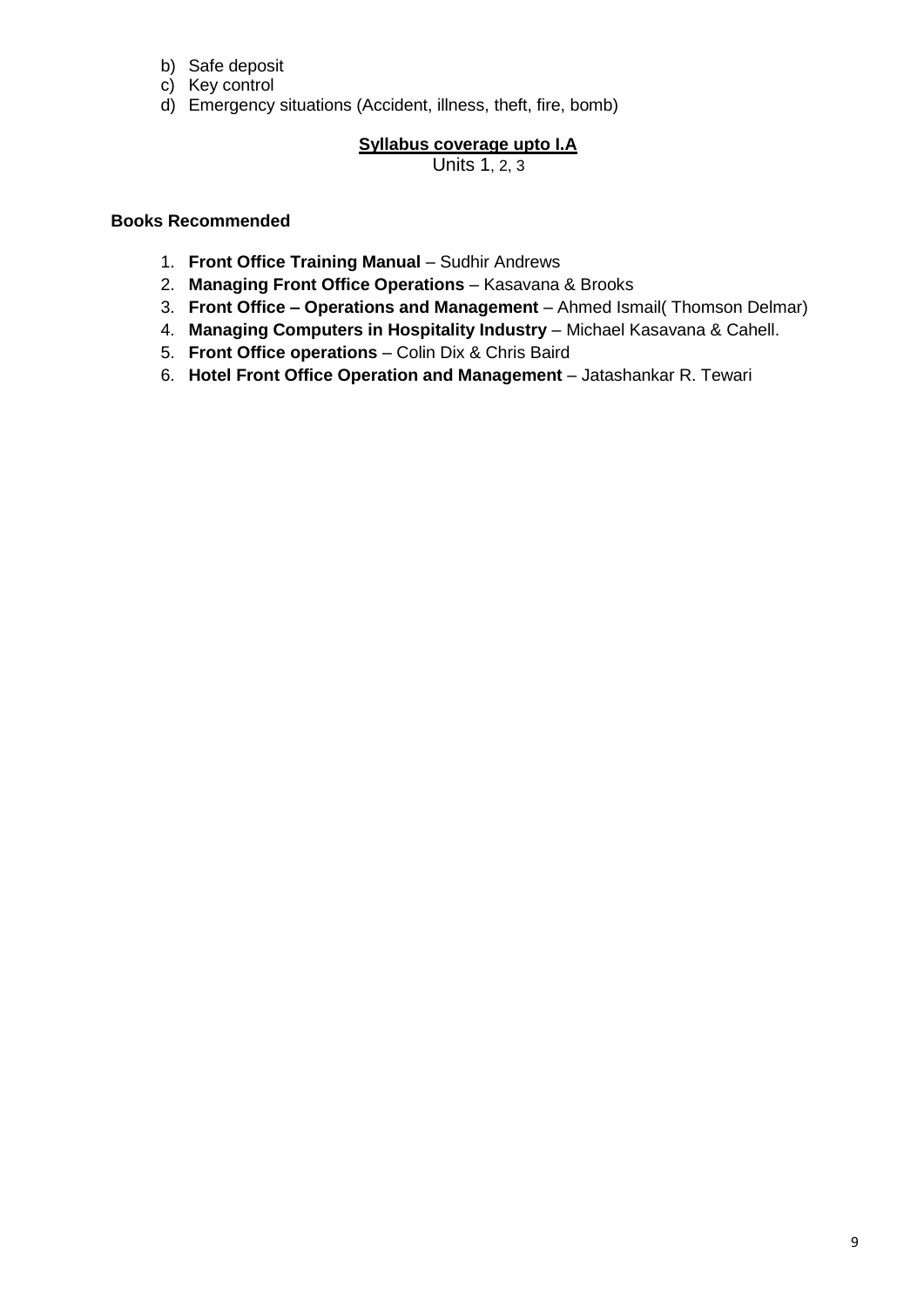# **TH.4 HUMAN RESOURCE MANAGEMENT IN HOTEL INDUSTRY**

Theory: 4 Periods per Week **I.A: 20 Marks** Total Periods: 60 Periods Term End Exam : 80 Marks Examination: 3 Hours TOTAL MARKS : 100 Marks

# **A. Rationale:**

 The subject Human Resource Management a specific paper for Hotel management branches. This subject includes Introduction to Human Resource Management**,**  Human resource/man power planning, Recruitment, Selection, Training and development, Performance appraisal, Job evaluation, Employee remuneration.

### **B. Objective: After completion of this course**

 The student must able to learn various types of Human resource/man power planning. The student must able to identify different types of Recruitment and Selection. They must able to learn Job evaluation.

| S.L.<br>No. | <b>Topics</b>                             | <b>Periods</b>  |
|-------------|-------------------------------------------|-----------------|
|             | Introduction to Human Resource Management | 05              |
| н           | Human resource/man power planning         | 05              |
| Ш           | Recruitment                               | 05              |
| IV          | <b>Selection</b>                          | 05              |
| v           | Training and development                  | 15              |
| Vi          | Performance appraisal                     | 10              |
| Vii         | Job evaluation                            | 05              |
| viii        | Employee remuneration                     | 10 <sup>°</sup> |
|             | Total                                     | 60              |

#### **Topic- wise distribution of periods with marks**

# 1. **Introduction to Human Resource Management**

a) Definitions, Functions of Personnel Management, Objectives of Personnel Management, Qualities of a Good Personnel Manager

#### 2. **Human Resource/Man Power Planning-**

a) Definitions, Need Of Manpower Planning, Objectives Of Hr Planning, Advantages Disadvantages Of Manpower Planning, Process/Steps.

#### 3. **Recruitment**

a) Definition, Sources Of Recruitment, Internal Sources Of Recruitment& (Advantages, is-Advantages), External Sources((Advantages, is-Advantages)

# 4. **Selection**

- a) Definition, Steps In Selection Process (Application Blank, Initial Interview Of The Candidates, Employment Tests,
- b) Interviews, Checking Reference, Physical Or Medical Examination, Final Interview & Induction)

# **5. Training and Development**

- a) Training Definition, Importance of Training, the Training Process, Training Methods (On the Job-Job Instruction Training, Job Rotation, Special Assignments)
- b) Off The Job (Vestibule Training, Lecture Method, Conference Method, Seminar or Team Discussion, Case Study Method
- c) Development-Definition, Need, Methods
	- On the Job
	- Off the Job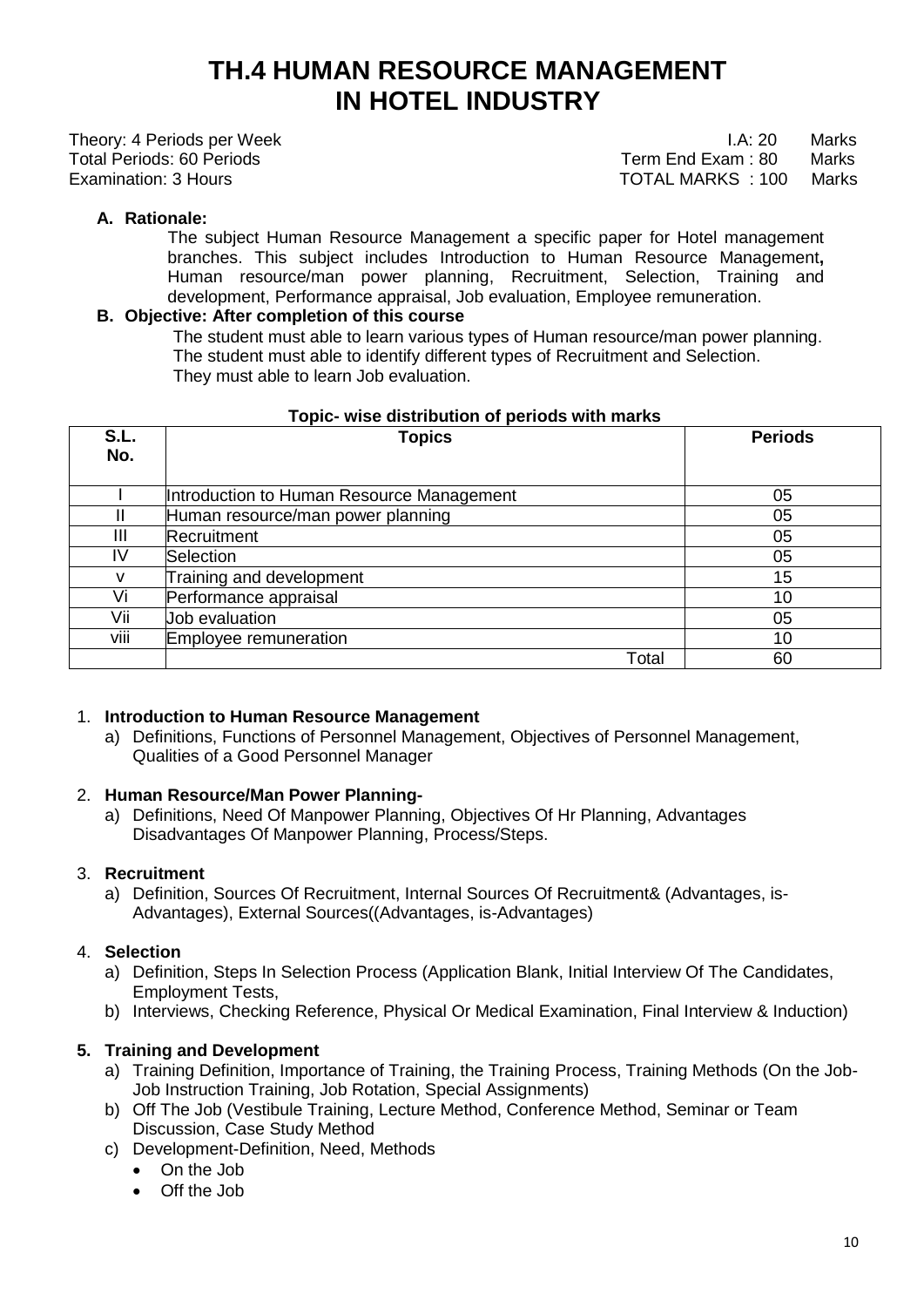# **6. Performance Appraisal**

- a) Definition, Objectives, Process, Methods:
	- Past Oriented
	- Future Oriented

#### **7. Job Evaluation**

a) Definition, Objectives, Principles, Methods-Non Analytical, Analytical

#### **8. Employee Remuneration**

a) Definition, Components, Factors Influencing Employee Remuneration, Concept of Wages.

#### **Syllabus coverage up to I.A**

Units 1, 2, 3, 4, 5

#### **BOOKS RECOMMENDED**

- 1. Human resource management by Shikha Taneja
- 2. Human resource management by Pravin Durai
- 3. Human resource management by Gary Dessler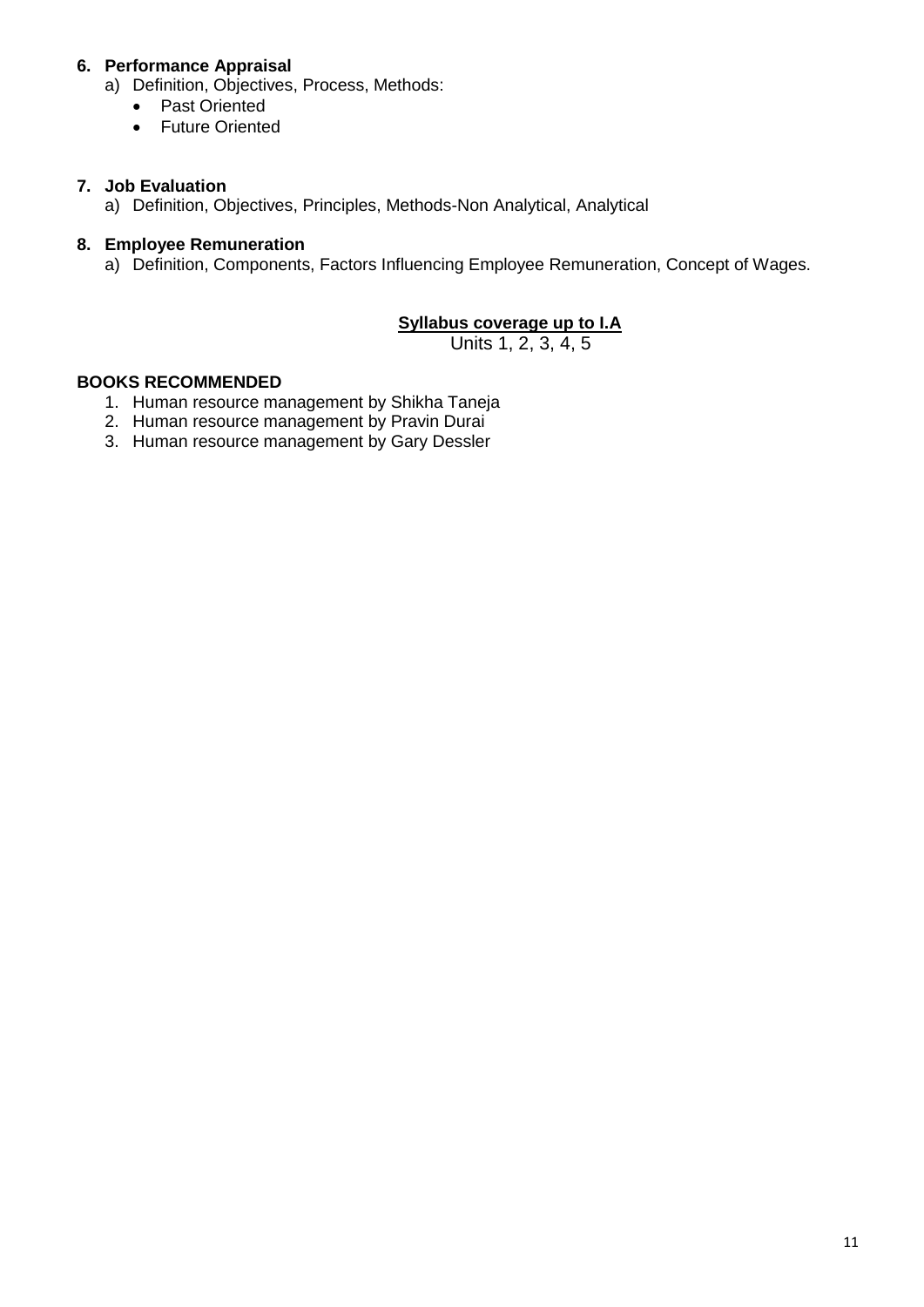# **Th5. ENVIRONMENTAL STUDIES**

**(Common to all Branches)**

| Name of the Course: Diploma in Electrical Engineering |           |                                       |       |
|-------------------------------------------------------|-----------|---------------------------------------|-------|
| Course code:                                          |           | Semester                              |       |
| Total Period:                                         | <b>60</b> | Examination :                         | 3 hrs |
| Theory periods:                                       |           | 4P / week linternal Assessment:       | 20    |
| Maximum marks:                                        | 100       | <b>End Semester</b><br>Examination :: | 80    |

#### **A. RATIONALE:**

Due to various aspects of human developments including the demand of different kinds of technological innovations, most people have been forgetting that, the Environment in which they are living is to be maintained under various living standards for the preservation of better health. The degradation of environment due to industrial growth is very much alarming due to environmental pollution beyond permissible limits in respect of air, water industrial waste, noise etc. Therefore, the subject of Environmental Studies to be learnt by every student in order to take care of the environmental aspect in each and every activity in the best possible manner.

#### **B. OBJECTIVE:**

After completion of study of environmental studies, the student will be able to:

- 1. Gather adequate knowledge of different pollutants, their sources and shall be aware of solid waste management systems and hazardous waste and their effects.
- 2. Develop awareness towards preservation of environment.

| C. Topic wise distribution of periods: |                                                       |               |  |  |
|----------------------------------------|-------------------------------------------------------|---------------|--|--|
| SI. No.                                | <b>Topics</b>                                         | <b>Period</b> |  |  |
|                                        | The Multidisciplinary nature of environmental studies | 04            |  |  |
| 2                                      | Natural Resources                                     | 10            |  |  |
| 3                                      | <b>Systems</b>                                        | 08            |  |  |
| 4                                      | Biodiversity and it's Conservation                    | 08            |  |  |
| 5                                      | <b>Environmental Pollution</b>                        | 12            |  |  |
| 6                                      | Social issues and the Environment                     | 10            |  |  |
|                                        | Human population and the environment                  | 08            |  |  |
|                                        | Total:                                                | 60            |  |  |

#### **TENTS**

#### **1. The Multidisciplinary nature ofenvironmental studies:**

- 1.1 Definition, scope and importance.
- 1.2 Need for public awareness.

#### **2. Natural Resources:**

#### **Renewable and non renewable resources:**

- a) Natural resources and associated problems.
	- 2.1.1. Forest resources: Use and over-exploitation, deforestation, case studies, Timber extraction mining, dams and their effects on forests and tribal people.
	- 2.1.2. Water resources: Use and over-utilization of surface and ground water, floods, drought, conflicts over water, dam's benefits and problems.
	- 2.1.3. Mineral Resources: Use and exploitation, environmental effects of extracting and using mineral

 $\mathbf{L}$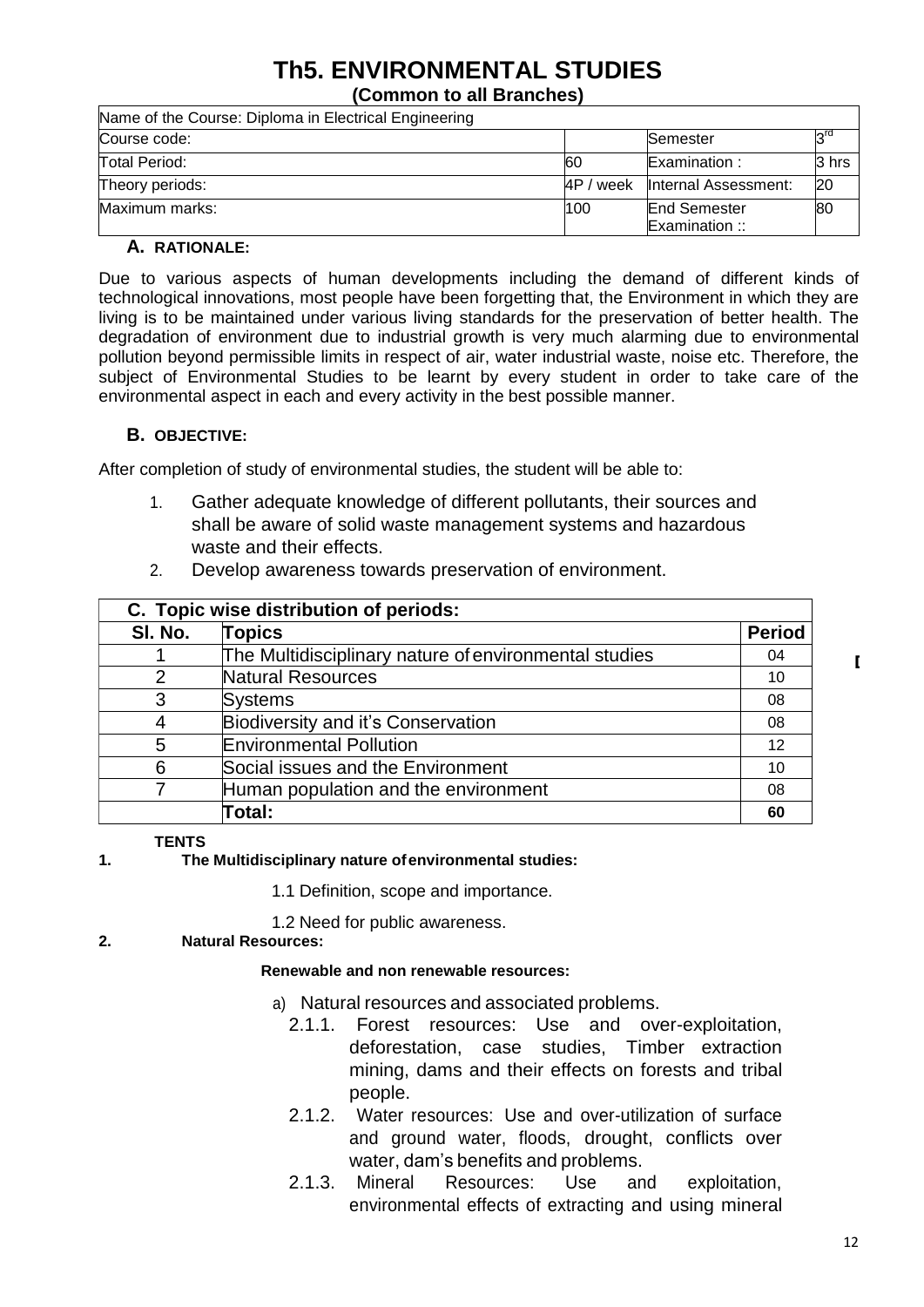resources.

- 2.1.4. Food Resources: World food problems, changes caused by agriculture and over grazing, effects of modern agriculture, fertilizers- pesticides problems, water logging, salinity,.
- 2.1.5. Energy Resources: Growing energy need, renewable and non-renewable energy sources, use of alternate energy sources, case studies.
- 2.1.6. Land Resources: Land as a resource, land degradation, man induces landslides, soil erosion, and desertification.
- b) Role of individual in conservation of natural resources.
- c) Equitable use of resources for sustainable life styles.

# 3. **Systems:**

- 3.1. Concept of an eco system.
- 3.2. Structure and function of an eco system.
- 3.3. Producers, consumers, decomposers.
- 3.4. Energy flow in the eco systems.
- 3.5. Ecological succession.
- 3.6. Food chains, food webs and ecological pyramids.
- 3.7. Introduction, types, characteristic features, structure and function of the following eco system:
- 3.8. Forest ecosystem:
- 3.9. Aquatic eco systems (ponds, streams, lakes, rivers, oceans, estuaries).

# 4. **Biodiversity and it's Conservation:**

- 4.1. Introduction-Definition: genetics, species and ecosystem diversity.
- 4.2. Biogeographically classification of India.
- 4.3. Value of biodiversity: consumptive use, productive use, social ethical, aesthetic and optin values.
- 4.4. Biodiversity at global, national and local level.
- 4.5. Threats to biodiversity: Habitats loss, poaching of wild life, man wildlife conflicts.

# 5. **Environmental Pollution:**

- 5.1. Definition Causes, effects and control measures of:
	- a) Air pollution.
	- b) Water pollution.
	- c) Soil pollution
	- d) Marine pollution
	- e) Noise pollution.
	- f) Thermal pollution
	- g) Nuclear hazards.
- 5.2. Solid waste Management: Causes, effects and control measures of urban and industrial wastes.
- 5.3. Role of an individual in prevention of pollution.
- 5.4. Disaster management: Floods, earth quake, cyclone and landslides.
- 6. **Social issues and the Environment:**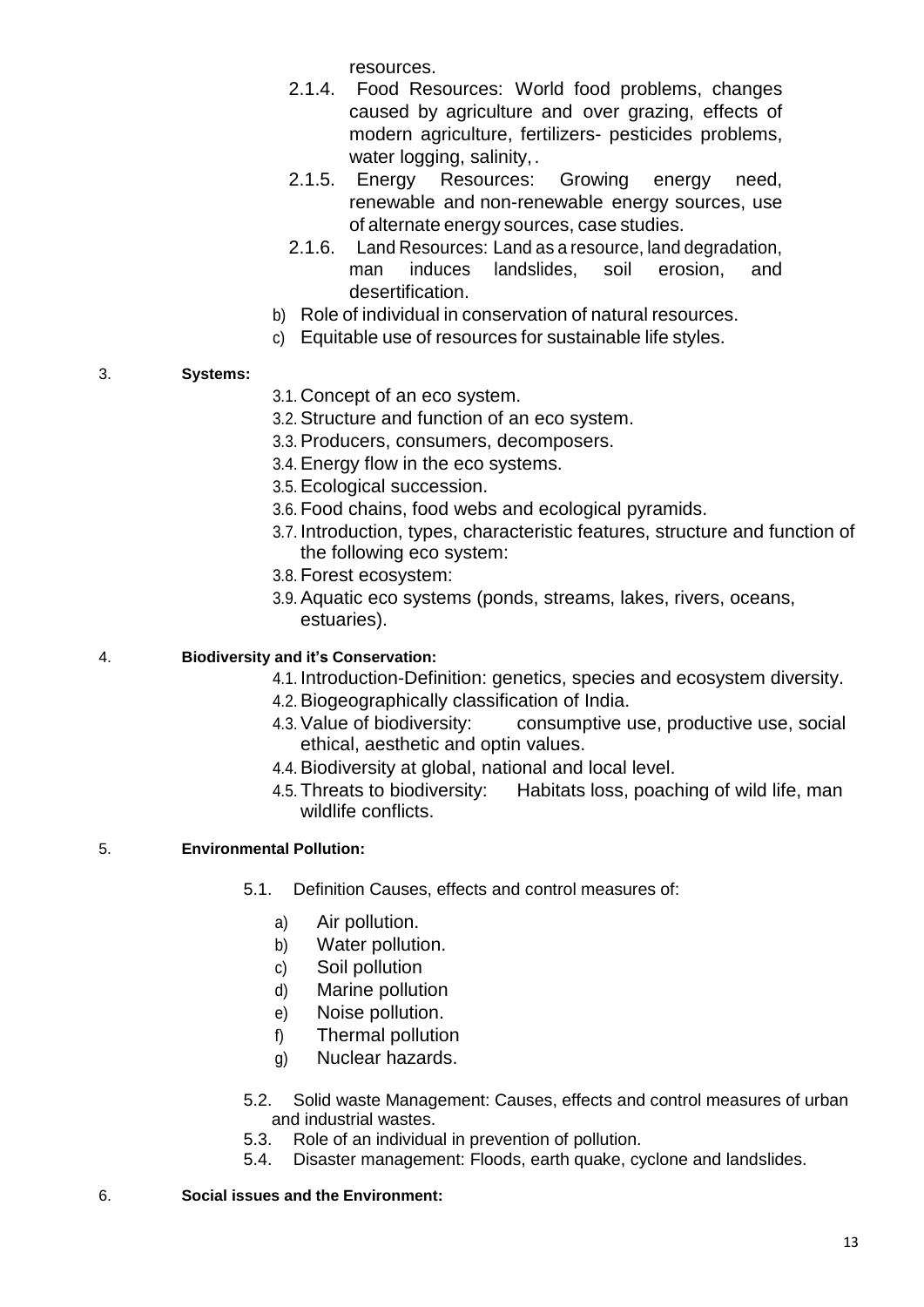- 6.1. Form unsustainable to sustainable development.
- 6.2. Urban problems related to energy.
- 6.3. Water conservation, rain water harvesting, water shed management.
- 6.4. Resettlement and rehabilitation of people; its problems and concern.
- 6.5. Environmental ethics: issue and possible solutions.
- 6.6. Climate change, global warming, acid rain, ozone layer depletion, nuclear accidents and holocaust, case studies.
- 6.7. Air (prevention and control of pollution) Act.
- 6.8. Water (prevention and control of pollution) Act.
- 6.9. Public awareness.

#### 7. **Human population and the environment:**

- 7.1. Population growth and variation among nations.
- 7.2. Population explosion- family welfare program.
- 7.3. Environment and humanhealth.
- 7.4. Human rights.
- 7.5. Value education
- 7.6. Role of information technology in environment and human health.

#### **Syllabus coverage up to Internal assessment**

| <b>Learning Resources:</b> |                                          |                        |                  |
|----------------------------|------------------------------------------|------------------------|------------------|
| <b>SI.No</b>               | <b>Title of the Book</b>                 | <b>Name of Authors</b> | Name of          |
|                            |                                          |                        | <b>Publisher</b> |
|                            | <b>Textbook of Environmental studies</b> | Erach Bharucha         | #UGC             |
| $\mathbf{2}$               | Fundamental concepts in                  | D.D. Mishra            | S.Chand & Co-    |
|                            | <b>Environmental Studies</b>             |                        | Ltd              |
| 3.                         | Text book of Environmental Studies       | K.Raghavan Nambiar     | <b>SCITECH</b>   |
|                            |                                          |                        | Publication Pvt. |
|                            |                                          |                        | Ltd.             |
| 4.                         | Environmental Engineering                | V.M.Domkundwar         | Dhanpat Rai &    |
|                            |                                          |                        | Cо               |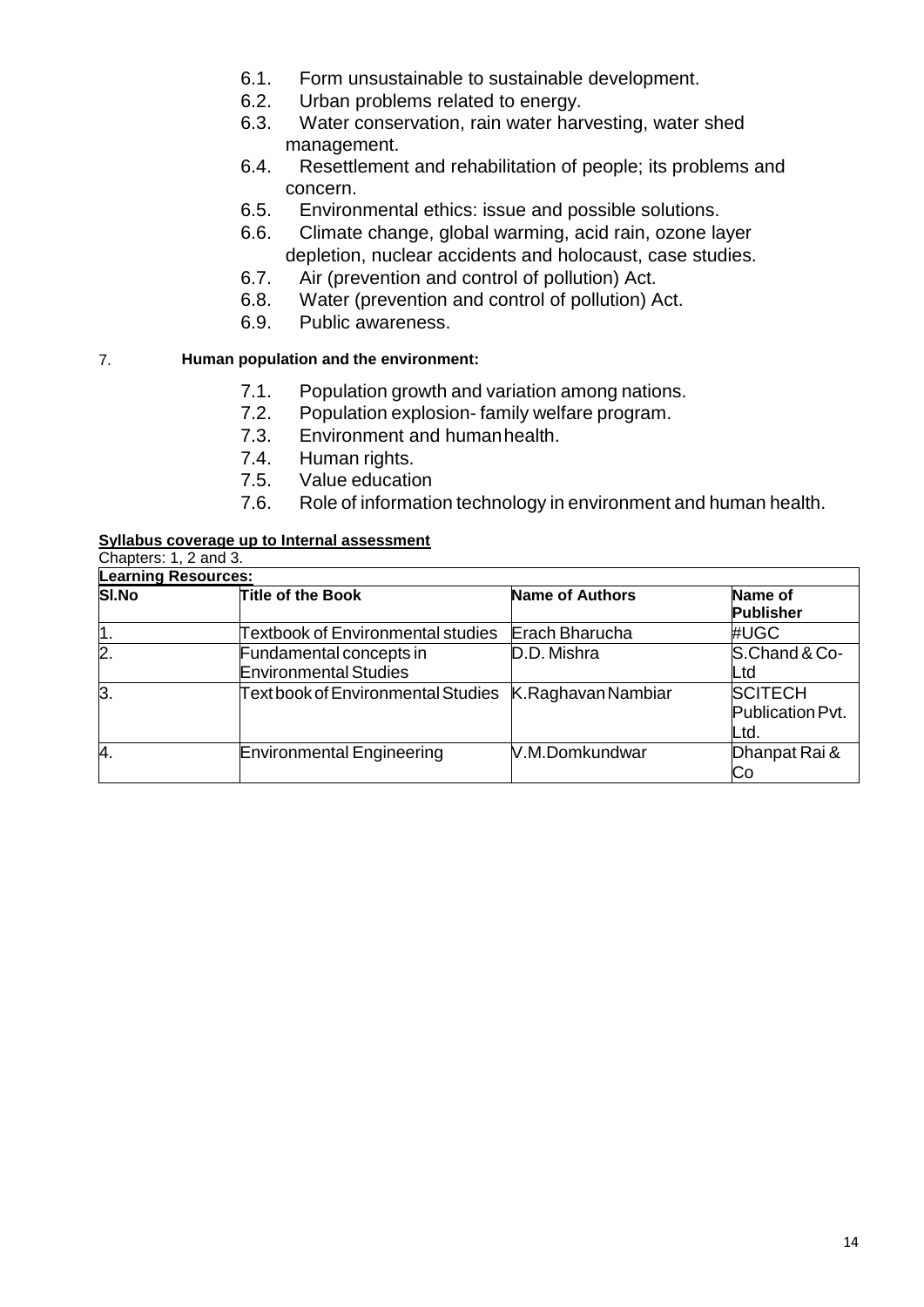# **Pr.1 FOOD PRODUCTION-III Lab**

Theory: 8 Periods per Week Sessional : 50 Marks

Total Periods: 120 Periods **End Sem Exams** : 50 Marks Examination: 3 Hours TOTAL MARKS :100 Marks

# **A. Rationale:**

The subject food production-III lab for Hotel management branches. It can help the student to prepare a full course menu as a practical. This will help them to get a job in food production of ay star hotel.

# **B. Objective: After completion of this course**

 The student must able to prepare different types of menu. The student must able to know about various recipes. They must able to take the orders .

To formulate 40 sets of menus from the following dishes and to include more dishes from the respective regions.

Reference Books:

- a) Praind Cooking with Indian Master J. India Sing Kalra and Pradip das Gupta.
- b) A taste of India by Madhu Jaffery
- c) Flavour of India by Madhu Jaffery.
- d) Cooking with Masters by Prasad
- e) Professional Chef by Arvind Sarswat
- f) Roti and Naans of India by Babbar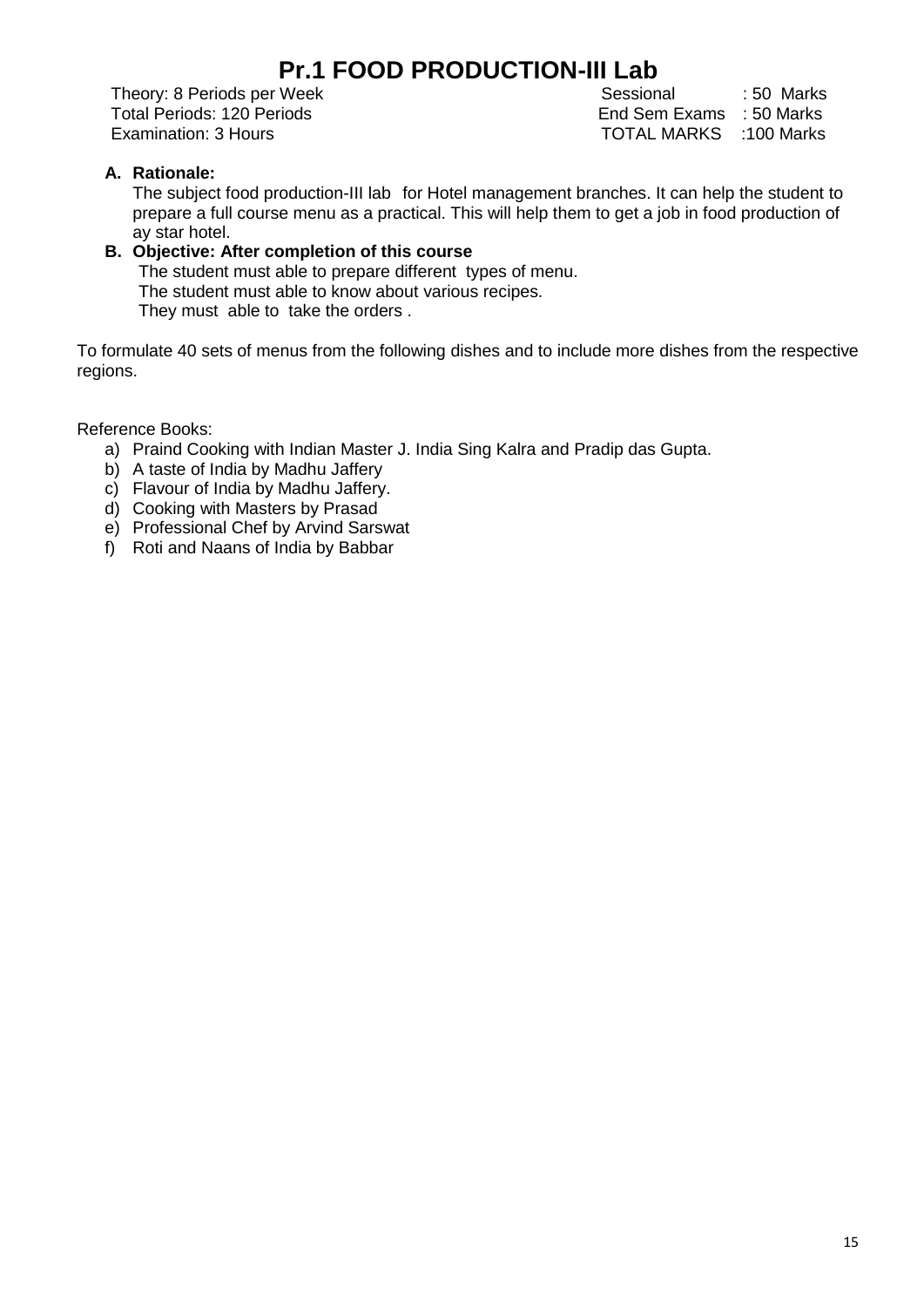# **Pr.2 FOOD & BEVERAGE SERVICE-III Lab**

Theory: 4 Periods per Week Total Periods: 60 Periods End Sem Exams :50 Marks

Examination: 3 Hours TOTAL MARKS :50 Marks

# **A. Rationale:**

The subject food & beverage service-III lab for Hotel management branches. It can help the student to prepare bar setup for alcoholic and non-alcoholic drink services.

#### **B. Objective: After completion of this course**  The student must able to prepare different types of drinks. The student must able to know about various types of wine glasses.

They must able to serve the drinks .

### **01. Dispense Bar – Organizing Mise-en-place**

- a) Task-01. Wine service equipment
- b) Task-02. Beer service equipment
- c) Task-03. Cocktail bar equipment
- d) Task-04. Liqueur / Wine Trolley
- e) Task-05. Bar Stock-alcoholic and non-alcoholic beverages
- f) Task-06. Bar accompaniments & garnishes
- g) Task-07. Bar accessories & disposables.

# **02. Service of Wines**

- a) Task-01. Service of Red Wine
- b) Task-02. Service of White/Rose Wine
- c) Task-03. Service of Sparkling Wines
- d) Task-04. Service of fortified Wines
- e) Task-05. Service of Aromatized Wines
- f) Task-06. Service of Cider, Perry & Sake

#### **03. Service of Aperitifs :**

- a) Task-01. Service of Bitters
- b) Task-02. Service of Vermouth's

#### 04. **Service of Beer**

- a) Task-01. Service of Bottled & canned Beers.
- b) Task-02. Service of Draught Beers.

#### 05. **Service of Spirits** :

- a) Task-01. Service styles- neat/ion-the-rocks with appropriate mixers
- b) Task-02. Service of Whisky
- c) Task-03. Service of Vodka
- d) Task-04. Service of Rum
- e) Task-05. Service of Gin
- f) Task-06. Service of Brandy
- g) Task-07. Service of Tequila

#### 06. **Service of Liqueurs** :

- a) Task-01. Service styles-neat/on-the-rocks with cream/en frappe
- b) Task-02. Service from Bar
- c) Task-03. Service from Liqueur Trolley

### 07. **Wine & Drinks List** :

- a) Task-01. Wine Bar
- b) Task-02. Beer Bar
- c) Task-03. Cocktail Bar

#### 08. **Matching Wines with Food** :

a) Task-01. Menu/Planning with accompanying Wines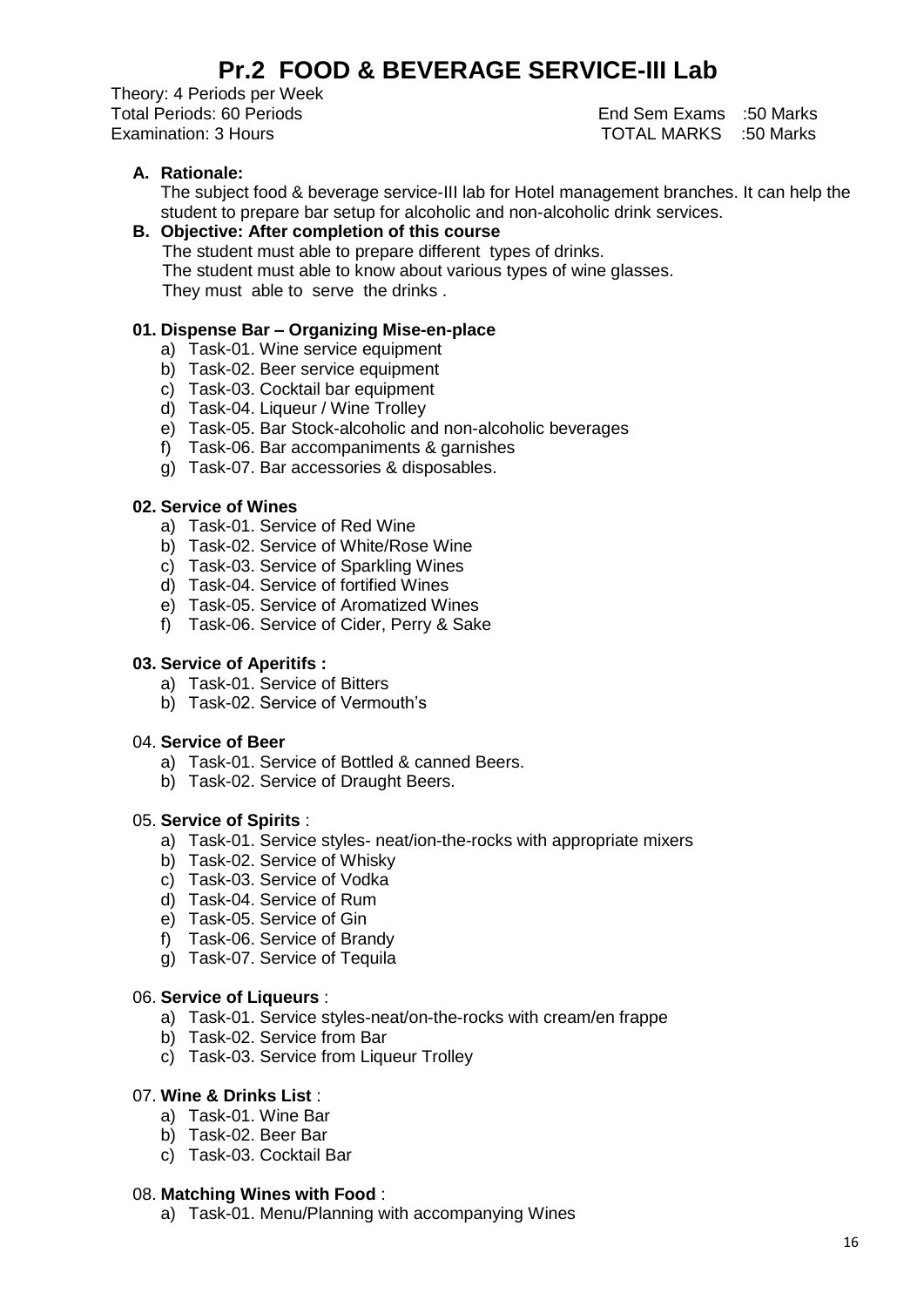- **•** Continental Cuisine
- **Indian Regional Cuisine**
- b) Task-02. Table lying & Service of menu with accompanying Wines.
	- **Continental Cuisine**
	- **Indian Regional Cuisine**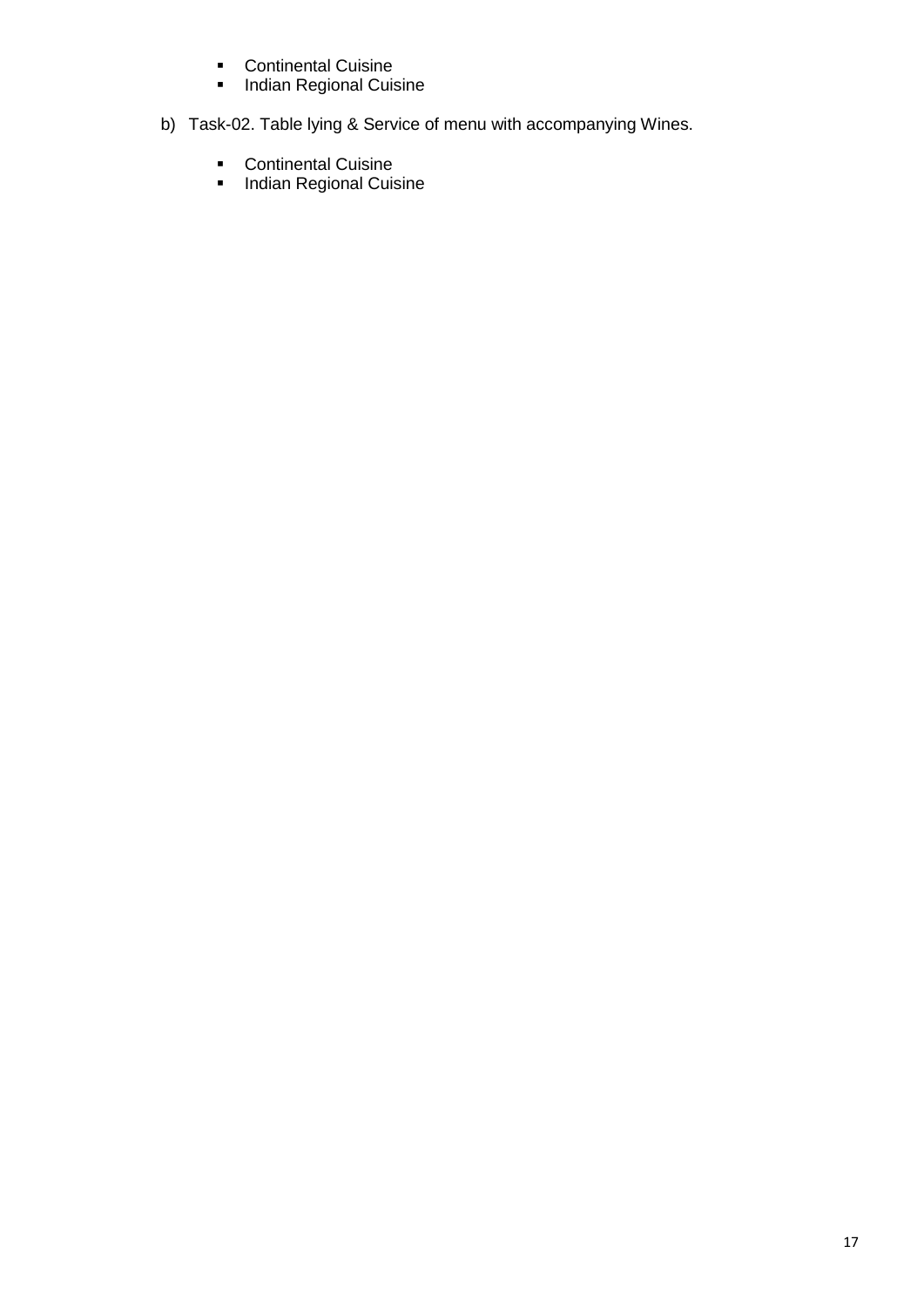# **Pr.3 FRONT OFFICE OPERATION –II Lab**

Theory: 4 Periods per Week

Total Periods: 60 Periods End Sem Exams :50 Marks Examination: 3 Hours TOTAL MARKS :50 Marks

# **A. Rationale:**

The subject front office operation–II lab for Hotel management branches. It can help the student to learn how to do guest reservation, registration, and make them learn the telephonic etiquette.

# **B. Objective: After completion of this course**

The student must able to prepare guest reservation.

The student must able to know about various types guest registration.

They must able to learn basic uses of front office software .

# 1. **Hands on practice of Computer Application related to Front Office procedure such as**

:

- a) Reservation
- b) Registration
- c) Guest History
- d) Telephone
- e) House Keeping
- f) Daily transaction

### **02. Front Office accounting procedure :**

- a) Manual Accounting
- b) Machine Accounting
- c) Payable, Account receivable, Guest history, yield management.
- **03. Role Play**

#### **04. Situation handling**.